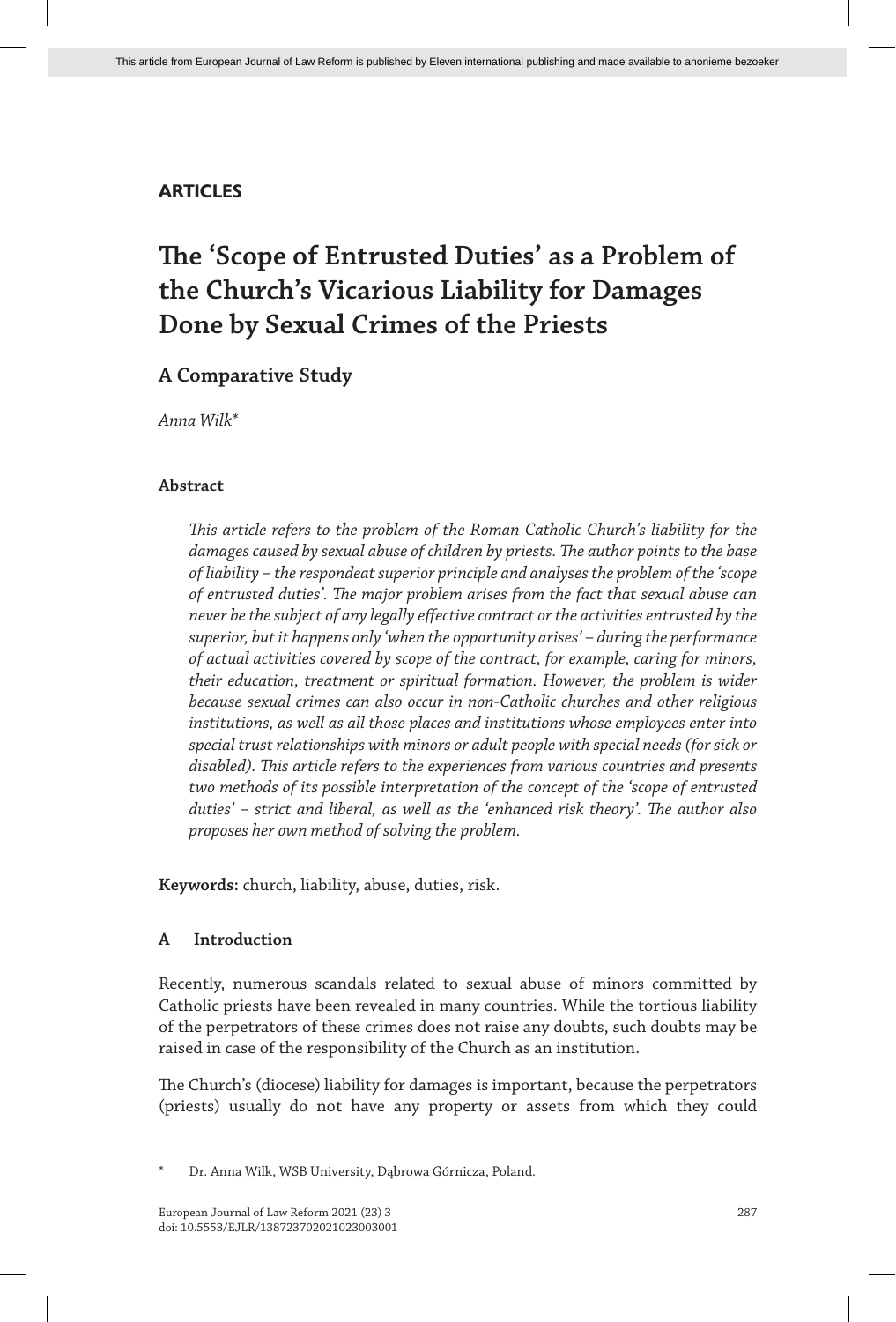compensate the crime victims, and they made vows of poverty so their wealth is only limited to personal belongings.<sup>1</sup> Therefore, it is not surprising that victims expecting difficulties in enforcing their claims from individual perpetrators of harassment address their complaints to the institutional Church on the basis of vicarious liability (liability for the actions of others). However, the resolution of this problem is significant not only in relation to victims of paedophile priests, as child sexual offences are not the exclusive domain of the Church. Such crimes can also occur in non-Catholic churches and other religious institutions, as well as in all those places and institutions whose employees enter into special trust relationships with minors or adult people with special needs – for example, sick, disabled (*e.g*. schools, hospitals, childcare centres, foster families and juvenile halls). Therefore, this article also refers to views and judgments concerning the vicarious liability of institutions other than the Church because the problem is wider.

As the author specializes in Polish civil law, this article presents the Polish approach towards the problem in comparison with experiences from various countries.

#### **B The Essence of the Problem**

In trial defence, church legal persons often rely on the fact that the damage was not done 'while performing' pastoral activities entrusted to the priest, but the performance of these activities gave rise to an opportunity to abuse, because the scope of incardination of a clergyman never includes sexual abuse of other people. This is where the fundamental problem related to the responsibility of the Church for damages caused by paedophile acts arises: sexual abuse of third parties can never be the subject of any legally effective contract or the activities entrusted by the superior, but it happens only 'when the opportunity arises' during the performance of actual activities covered by the scope of the contract, for example, while caring for minors, during their education, treatment or spiritual training.<sup>2</sup>

This is one of the major problems of vicarious liability in general – is a superior or employer always liable for damages done by his or her subordinate, or can he or she be exonerated if the subordinate acted outside the scope of entrusted duties? The views of doctrine and judicature may vary significantly.

#### **C Reactions to the Problem in Various Countries**

#### *I The USA*

In American law, the basis of vicarious liability is concluded in the principle of *respondeat superior* (the superior is responsible for the subordinate). The claim of vicarious liability does not allege fault on the part of the religious organization, but

<sup>1</sup> M. Nesterowicz, 'Odpowiedzialność cywilna Kościoła katolickiego za molestowanie małoletnich przez księży (prawo USA i prawo polskie)', *Przegląd Sądowy*, Vol. 1, 2014, p. 9.

<sup>2</sup> A. Wilk, 'Is the Catholic Church Liable for Damage Caused by Pedophile Priests?', *ASEJ – Scientific Journal of Bielsko-Biala School of Finance and Law*, Vol. 2, 2019, p. 62.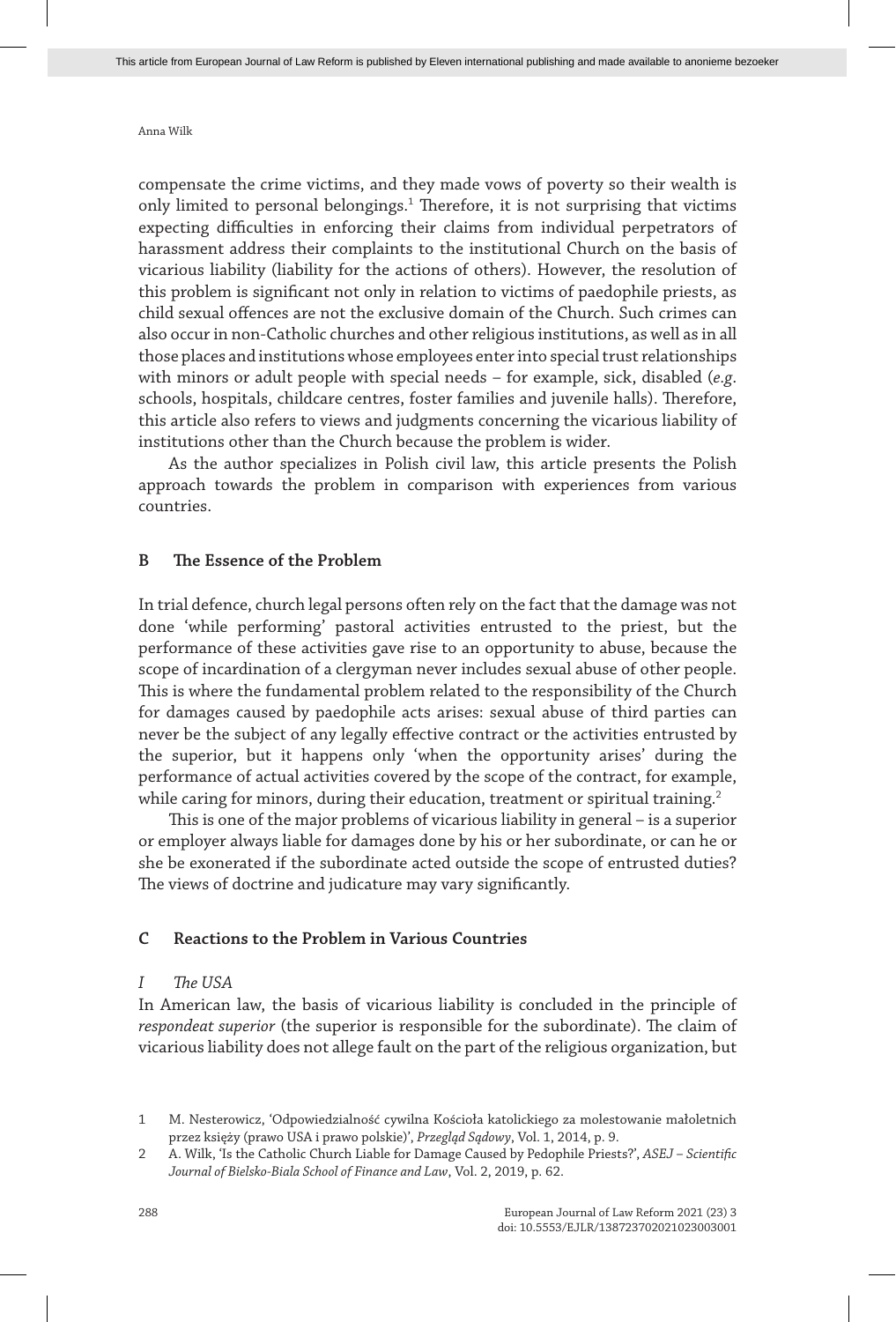only that the wrongdoer was an agent of the organization, and that the wrong involved acts that fall within the scope of that agency.<sup>3</sup> Because the organization – the principal – reaps the benefit of its agent's work, the principal should also bear the costs of that agent's work, including harms imposed on third parties through the agent's performance of his work.<sup>4</sup>

The *respondeat superior* principle requires the following elements to be applied: the existence of a relationship between the direct perpetrator of the act and his superior, an agreement between the superior and the subordinate, under which the subordinate performs certain activities with or without remuneration, as well as the supervisor's right to control these activities, regardless of whether this right is actually exercised.<sup>5</sup> As it is rightly pointed out in the doctrine, such liability provides the possibility of effective search for compensation from an entity that cannot be personally blamed, but which has better financial possibilities to remedy the damage, and is also a factor motivating superiors to take actions to reduce the risk of damage caused by subordinates.6

American lawyers usually apply a test for determining whether an employee is acting within the scope of employment, according to which the conduct of a servant is within the scope of employment if: it is of the kind he is employed to perform; it occurs substantially within the authorized time and space limits; it is actuated, at least in part, by a purpose to serve the master and, if force is intentionally used by the servant against another, the use of force is not unexpected by the master.<sup>7</sup> Conduct of a servant is not within the scope of employment if it is different in kind from that authorized, far beyond the authorized time or space limits, or too little actuated by a purpose to serve the master.<sup>8</sup>

Unfortunately, American courts often find that the tortious behaviour was not within the scope of a cleric's agency, as sexual misconduct is generally not within the scope of a religious leader's employment by a religious organization, but is only motivated by the wrongdoer's desire for 'personal gratification'.9 In alleging that the clergyman breached his duty of loyalty by taking personal advantage of the relationship, the plaintiff at least implicitly claims that the clergyman has put his own desires above his professional responsibilities.<sup>10</sup> A number of courts state that a 'motivation to serve' is a prerequisite to any recovery in respondeat superior and therefore employers cannot be held liable for the sexual acts of their employees, because sexual acts, though perhaps motivated by desire, are not motivated by a

10 I.C. Lupu & R.W. Tuttle, 'Sexual Misconduct …', p. 104.

<sup>3</sup> I.C. Lupu & R.W. Tuttle, 'Sexual Misconduct and Ecclesiastical Immunity', *The George Washington University Law School, GW Law Faculty Publications & Other Works, Public Law and Legal Theory Working Paper*, No. 92, 2004, p. 103.

<sup>4</sup> I.C. Lupu & R.W. Tuttle, 'Sexual Misconduct …', p. 103.

<sup>5</sup> M. Nesterowicz, 'Odpowiedzialność…', pp. 11-12.

<sup>6</sup> A. Sieczych, 'Odpowiedzialność odszkodowawcza związków wyznaniowych za przestępstwa seksualne popełnione przez duchownych w USA i w Polsce (casus Kościoła katolickiego)', *Państwo i Prawo*, Vol. 1, 2017, pp. 66-67.

<sup>7</sup> P. Hornbeck, 'Respondeat Superior Vicarious Liability for Clergy Sexual Abuse: Four Approaches', *Buffalo Law Review*, Vol. 68, No. 4, 2020, p. 988.

<sup>8</sup> P. Hornbeck, 'Respondeat Superior ...', p. 988.

<sup>9</sup> I.C. Lupu & R.W. Tuttle, 'Sexual Misconduct …', p. 104.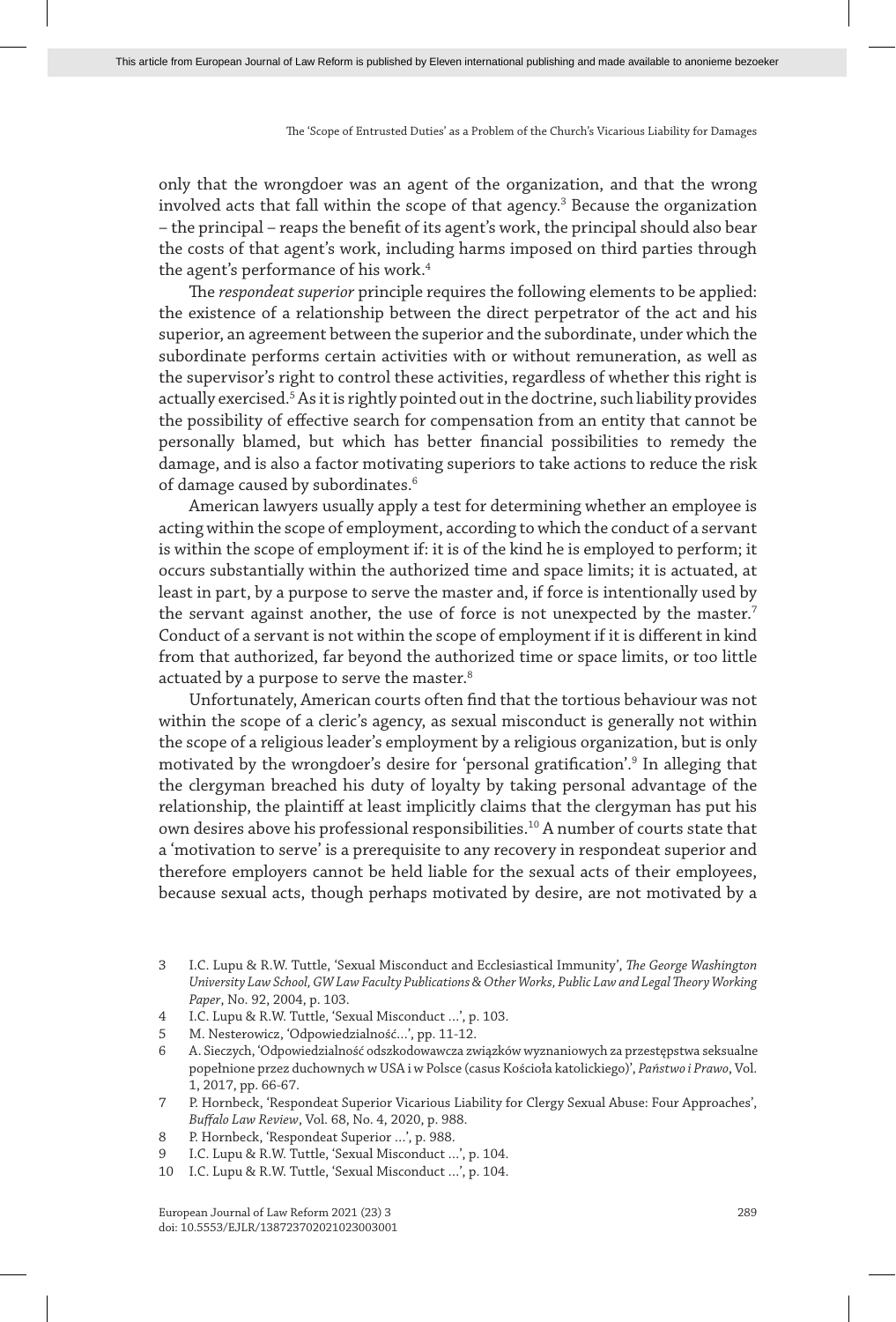desire to serve the employer (see *Andrews v. United States*, 732 F.2d 366, 370, 4th Cir. 1984;<sup>11</sup> *Hoover v. University of Chicago Hospitals*, 51 Ill. App. 3d 263, 9 Ill. Dec. 414, 366 N.E.2d 925, 929, 1977).12

For example, in the case *Moses v. Diocese of Colorado*, the Supreme Court of Colorado stated (basing on previous judgments enumerated in the sentence) that:

an employee is acting within the scope of his employment if he is doing the work assigned to him by his employer, or what is necessarily incidental to that work, or customary in the employer's business. […] When a priest has sexual intercourse with a parishioner it is not part of the priest's duties nor customary within the business of the church. Such conduct is contrary to the principles of Catholicism and is not incidental to the tasks assigned a priest by a diocese (*Moses v. Diocese of Colorado*, 863 P.2d 310, 1993).13

In the case *Tichenor v. Roman Catholic Church, New Orleans* (32 F.3d 953, 5th Cir.  $1994$ ),<sup>14</sup> the court rejected the contention that the perpetrator of a sexual abuse was acting within the scope of his employment as a priest, stating that

although a priest's duties are less susceptible to definition than, say, a store clerk, we can nonetheless outline the basics. It is a priest's duty to represent the word of God, as embodied in the Scriptures. The central aspect of that duty is to aid people in their relationship with God and, also, the Church. Moreover, it is his duty to help others – whose paths may have wandered – to find safety and security in the doctrines of Catholic theology. According to the court's view, given the perpetrator's vow of celibacy and the Catholic Church's unbending stand condemning homosexual relations, his acts represent the paradigmatic pursuit of some purpose unrelated to his master's business.

However, some courts have expressed the opposite view. In the case *Doe v.*  Samaritan Counseling Center (791 P.2d 344, 1990),<sup>15</sup> which referred to the sexual abuse of a woman by a spiritual counsellor, the Supreme Court of Alaska stated that

the 'motivation to serve' test would too significantly undercut the enterprise liability basis of the respondeat superior doctrine and the 'scope of employment' as a test for application of respondeat superior would be insufficient if it failed to encompass the duty of every enterprise to the social community which gives it life and contributes to its prosperity. The basis of respondeat superior has been correctly stated as the desire to include in the costs of operation inevitable losses to third persons incident to carrying on an enterprise, and thus distribute the burden among those benefited by the enterprise.

<sup>11</sup> www.supreme.justia.com.

<sup>12</sup> www.ravelaw.com.

<sup>13</sup> www.law.justia.com.

<sup>14</sup> www.casetext.com.

<sup>15</sup> www.law.justia.com.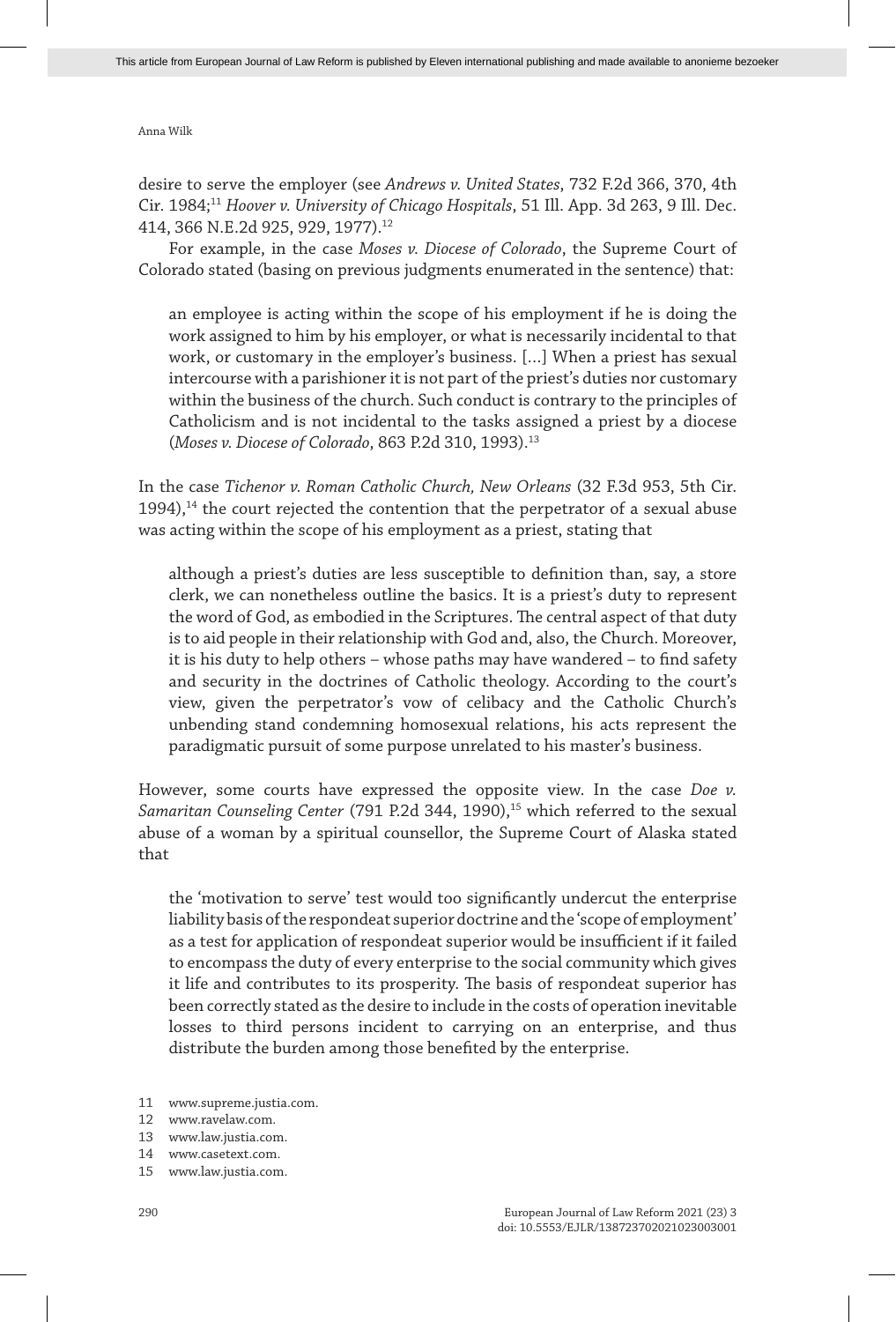In the case *Mullen v. Horton* (700 A.2d 1377, 1381),<sup>16</sup> the plaintiff was sexually abused by a priest of the Missionary Oblates of Mary Immaculate, who was also a psychologist. The court presented the view that

the Oblate institutional defendants employed Horton (the perpetrator) to give pastoral counseling to parishioners, in conjunction with his other priestly duties. The Oblate institutional defendants also employed Horton as a staff psychologist for the annulment tribunal and at a number of religious retreats sponsored by the Oblate institutional defendants. The Oblate institutional defendants enabled Horton to counsel both church personnel and the public at large, by giving him an office in their retreat house. The Oblate institutional defendants benefited from Horton's pastoral and psychological counseling of their parishioners and clerical personnel. They also benefited monetarily from his clinical psychology practice, because all profits derived from his practice were given to the Oblate institutional defendants pursuant to his vow of poverty. Thus, a trier of fact could reasonably find that Horton's pastoral and psychological counseling of the plaintiff was well within the scope of his employment for the Oblate institutional defendants and was in furtherance of the Oblate institutional defendants' business.

## *II Canada*

In Canada, one of the most important judgments referring to the problem of *respondeat superior* principle was the judgment of Canadian Supreme Court in *Bazley v. Curry case* (1999 2 SCR 534).17 In this case, the warden of a school for troubled children sexually assaulted the children while performing his duties, such as bathing the children and putting them to bed. The court stated that

the risk of harm may […] be enhanced by the nature of the relationship the employment establishes between the employee and the child. Employment that puts the employee in a position of intimacy and power over the child (*i.e*. a parent-like, role-model relationship) may enhance the risk of the employee feeling that he or she is able to take advantage of the child and the child submitting without effective complaint. The more the employer encourages the employee to stand in a position of respect and suggests that the child should emulate and obey the employee, the more the risk may be enhanced. In other words, the more an enterprise requires the exercise of power or authority for its successful operation, the more materially likely it is that an abuse of that power relationship can be fairly ascribed to the employer.

Therefore, the vulnerability of potential victims should be taken into account to establish if the enterprise enhanced the risk that such wrongful acts could occur.18

<sup>16</sup> www.casetext.com.

<sup>17</sup> https://scc-csc.lexum.com/scc-csc/scc-csc/en/item/1709/index.do.

<sup>18</sup> K. Calitz, 'The Liability of Churches for the Historical Sexual Assault of Children by Priests', *Potchefstroom Electronic Law Journal*, Vol. 17, No. 6, 2014, p. 2464.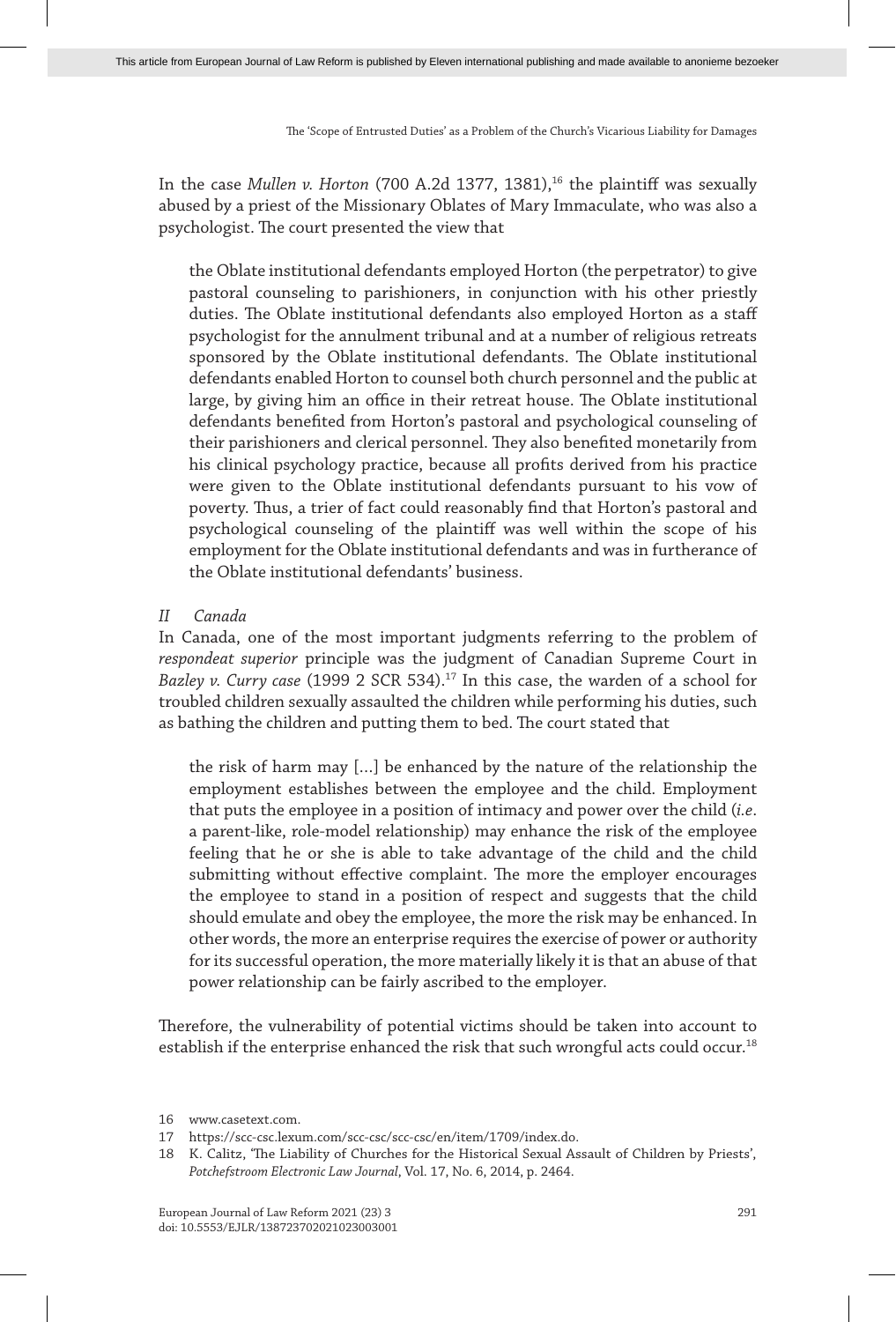The opportunity for intimate private control and the parental relationship and power required by the terms of employment created the special environment that nurtured and brought to fruition the plaintiff's sexual abuse – the abuse was not a mere accident of time and place, but the product of the special relationship of intimacy and respect the employer fostered, as well as the special opportunities for exploitation of that relationship it furnished.<sup>19</sup>

#### *III United Kingdom*

In the United Kingdom, vicarious liability is usually assessed by five factors: whether the 'employer' is more likely to have the means to compensate the victim than the tortfeasor; whether the tort was committed as a result of an activity undertaken by the tortfeasor on behalf of the 'employer'; whether the tortfeasor's activity is likely to be part of the business activity of the 'employer'; whether the 'employer' created the risk of the tort being committed by assigning a particular task to the tortfeasor and whether a tortfeasor was, to a greater or lesser degree, under the control of the employer.<sup>20</sup> From the Church's liability point of view, the most important is the fourth factor – the factor of a risk.

K. Calitz points at two important judgments of British courts, referring to the problem of the application of *respondeat superior* principle.<sup>21</sup> In the case Maga v. *Trustees of the Birmingham Archdiocese of the Roman Catholic Church*, the Court of Appeal held that

a priest has a special role, which involves trust and responsibility in a more general way even than a teacher, a doctor, or a nurse. He is, in a sense, never off duty; thus, he will normally be dressed in 'uniform' in public and not just when at his place of work. (*Maga v. Trustees of the Birmingham Archdiocese of the Roman Catholic Church* 2010 EWCA Civ 256, 2010 All ER (D) 141)<sup>22</sup>

In *The Catholic Child Welfare Society & Ors v. Various Claimants & The Institute of the Brothers of the Christian Schools*, the UK Supreme Court analysed previous judgments to establish what would constitute a close connection and concluded that what has weighed with the courts has been the fact that the relationship has facilitated the commission of the abuse by placing the abusers in a position where they enjoyed both physical proximity to their victims and the influence of authority over them both as teachers and as men of God.(*Catholic Child Welfare Society & Ors v. Various Claimants & Institute of Brothers of the Christian Schools* 2012 UKSC 56).<sup>23</sup> The court further stated that the creation of risk in itself is not enough to give rise to vicarious liability for sexual abuse, but it is always an important factual element

<sup>19</sup> A.K. Thompson, 'Vicarious Liability, Non-Delegable Duty and Child Sexual Abuse: Is There Another Solution for Sexual Abuse Plaintiffs in Australia after the "Maga" Decision in the UK?', *The West Australian Jurist*, Vol. 3, 2012, p. 187.

<sup>20</sup> A.D. On, *Strict Liability and the Aims of Tort Law: A Doctrinal, Comparative and Normative Study of Strict Liability Regimes*, Maastricht University, 2020, p. 111.

<sup>21</sup> K. Calitz, 'The Liability …', p. 2466.

<sup>22</sup> www.casemine.com, also quoted by K. Calitz, 'The Liability …', p. 2466.

<sup>23</sup> www.supremecourt.uk, also quoted by K. Calitz, 'The Liability …', p. 2466.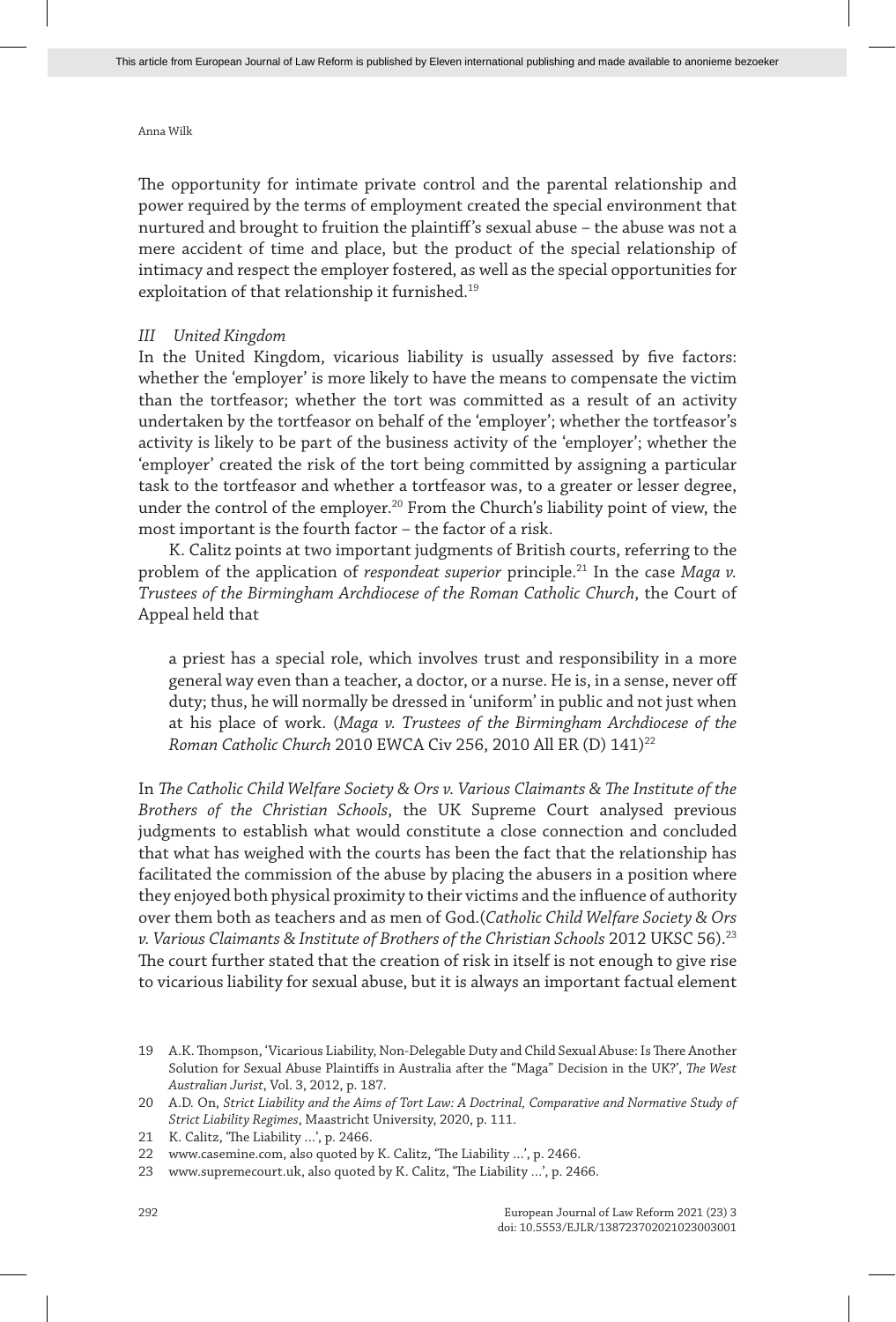in establishing vicarious liability – in the aforementioned case the children were vulnerable because they were school children living cloistered on the school premises and their personal histories made it less likely that they would be believed if they disclosed the abuse to anyone.<sup>24</sup>

#### *IV South Africa*

In the case of the rape of a young woman by the policemen on duty, the South African courts held that the police had a constitutional duty to protect the public and that the public needed to trust the police to enable them to do their duties – this was exactly what the victims did (see *Minister of Police v. Rabie* 1986 1 SA 117 (A)<sup>25</sup> and *K v. Minister of Safety and Security* 2005 9 BCLR 835 (CC)<sup>26</sup>). The fact that the perpetrators were provided with uniforms and an official vehicle played a role in persuading the victims to trust them and enabled them to rape them. They breached their duty by way of a commission (the rape) and an omission (failing to protect the victim in accordance with their constitutional duty).<sup>27</sup> The courts found that there was a sufficiently close connection between their wrongful acts and the business of their employer to hold the Minister vicariously liable as a superior of the perpetrators.<sup>28</sup>

#### *V France*

The French Civil Code holds that masters and employers are strictly liable for the damage caused by their servants and employees in the functions for which they have been employed.<sup>29</sup>

The doctrine points that France probably takes the most vigorous position by requiring solely an objective link between the employee's act and the work. This requirement is generally satisfied if the act took place during working hours and implies that, for example, the employer of a painter, asked to repaint the kitchen of a manor house, will be liable for the damage caused to the housemaid raped by the painter.30 However, the employer may be exonerated if he proves that the employee acted outside the scope of his employment, without authorization and for a purpose unrelated to his job.31 French civil courts favour a more restrictive approach which excludes liability where the injury arose due to an 'abuse of function', that is, where the employee was acting for his own ends.<sup>32</sup> In a famous case where a clerk defrauded a client while advising her on insurance policies on behalf of the defendant company, the court set a new legal test that liability for the acts of others will be presumed to exist unless the act of the employee is: without authorization; for his own ends and outside the normal duties of his job – nevertheless, the

24 K. Calitz, 'The Liability …', p. 2466.

31 C. Van Dam, *European Tort Law*, pp. 515-516.

<sup>25</sup> www.safili.org.

<sup>26</sup> https://collections.concourt.org.za/handle/20.500.12144/2228.

<sup>27</sup> K. Calitz, 'The Liability …', p. 2468.

<sup>28</sup> K. Calitz, 'The Liability …', p. 2468.

<sup>29</sup> The French Civil Code of 1804, www.legifrance.gouv.fr.

<sup>30</sup> C. Van Dam, *European Tort Law*, Second Edition, Oxford, Oxford University Press, 2013, pp. 515-516.

<sup>32</sup> P. Giliker, 'Vicarious Liability or Liability for the Acts of Others in Tort: A Comparative Perspective', *Journal of European Tort Law*, Vol. 2, 2011, p. 51.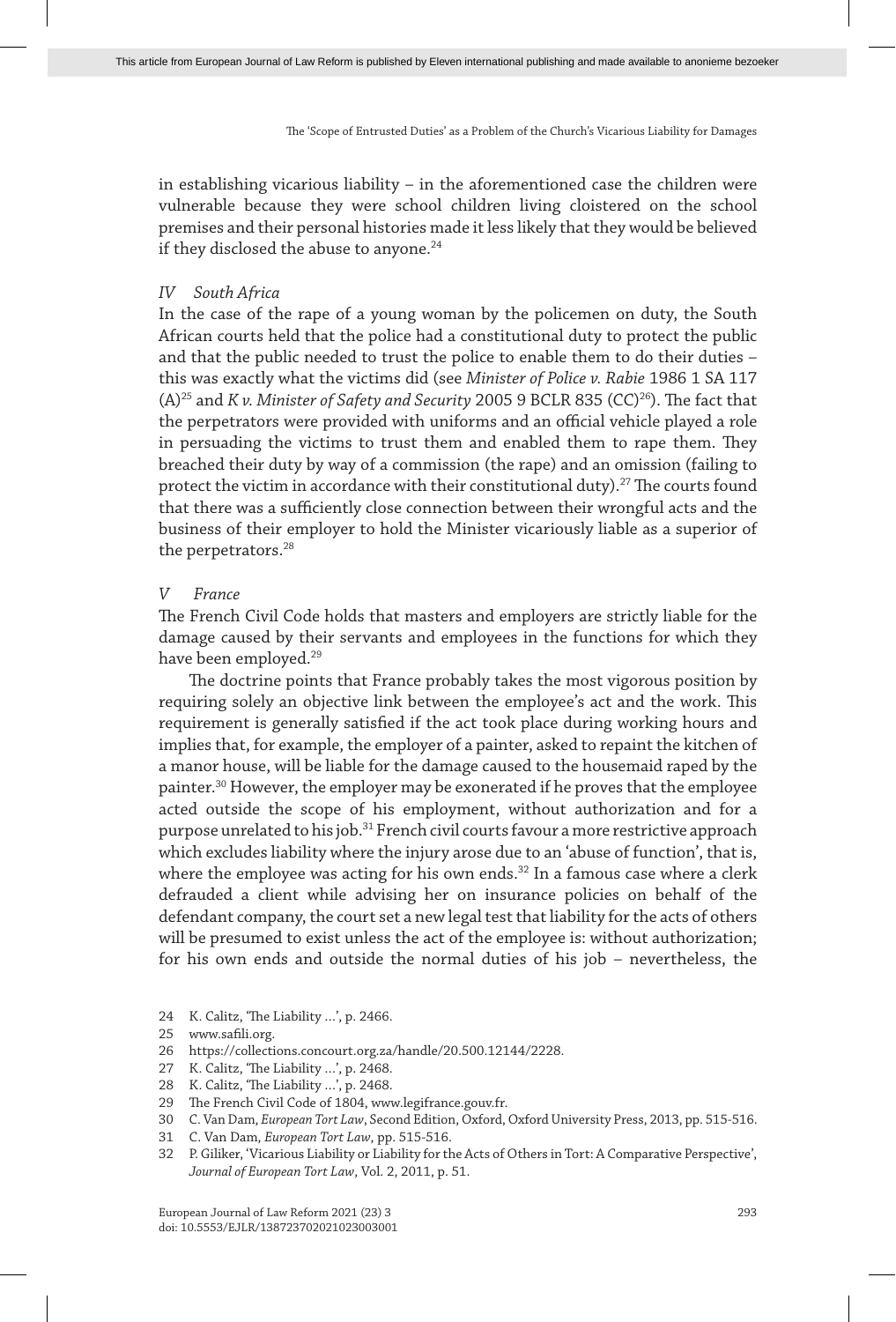liability would arise when the job gave the opportunity and means for the tort to take place.33 Therefore, the French judicature recognizes the dominance of risk-based reasoning in justifying the imposition of strict liability, here underpinned by the theory of risk and profit, that is, if you profit from another's actions, you must accept the risks associated with these actions.<sup>34</sup> This reflects parallel developments in French public law, whereby public bodies are generally held strictly liable for state employees committing the so-called *faute de service* and is supported by a background of liability insurance and legislation which requires insurers to meet claims for damage caused by both negligent and intentional misconduct for which the employer is held liable.<sup>35</sup>

#### *VI Spain*

The Spanish Civil Code states that the owners and directors of an establishment or company are equally liable in respect of the harm caused by their dependants in the execution of the service for which they were employed or while they function.<sup>36</sup>

To determine whether the misconduct was caused during the performance of the service for which the dependants were employed (scope of employment), the following are taken into consideration: (i) the nature of the misconduct (in other words, the degree of coincidence or similarity to the nature and characteristics of the activity entrusted; (ii) in case of intentional harm, how foreseeable it was; (iii) its occurrence in spatial-time coordinates more or less close to those of the entrusted activity.37

In Spanish case law it is traditional to consider the principle of the prohibition of reimbursement and exonerate the liability of the employer in those cases in which their employee has caused intentional tort by using the instruments from work or under the cover of the tasks they have been told to execute.<sup>38</sup>

The principal is liable, however, for the deceitful deviation of behaviour of their agent if these were foreseeable, even more so if the activity they were asked to perform was dangerous to others – similarly, if the action of the agent was executed with the apparent authority of their principal or the image that their position in the company gave them.<sup>39</sup> The most usual example in Spanish law is that of subsidiary civil liability of the state for the crimes or misdemeanours committed with official weapons by State Law Enforcement Officials.40

### *VII Poland*

Poland is one of the countries which is just starting to deal with the increasing number of reported sexual crimes of priests – therefore, such cases are starting to

- 33 P. Giliker, 'Vicarious Liability …', p. 52.
- 34 P. Giliker, 'Vicarious Liability …', p. 52.
- 35 P. Giliker, 'Vicarious Liability …', pp. 52-53.
- 36 P.S. Coderch & C.I. Gomez Liguerre, 'Vicarious Liability and Liability for the Actions of Others II', *InDret*, Vol. 3, 2002, p. 12.
- 37 P.S. Coderch, C.I. Gomez Liguerre, J.A. Ruiz Garcia, A. Rubi Pug & J. Pineiro Salguero, 'Vicarious Liability and Liability for the Actions of Others I', *InDret*, Vol. 2, 2002, p. 5.
- 38 P.S. Coderch & C.I. Gomez Liguerre, 'Vicarious Liability …', pp. 16-17.
- 39 P.S. Coderch & C.I. Gomez Liguerre, 'Vicarious Liability …', p. 17.
- 40 P.S. Coderch & C.I. Gomez Liguerre, 'Vicarious Liability …', p. 17.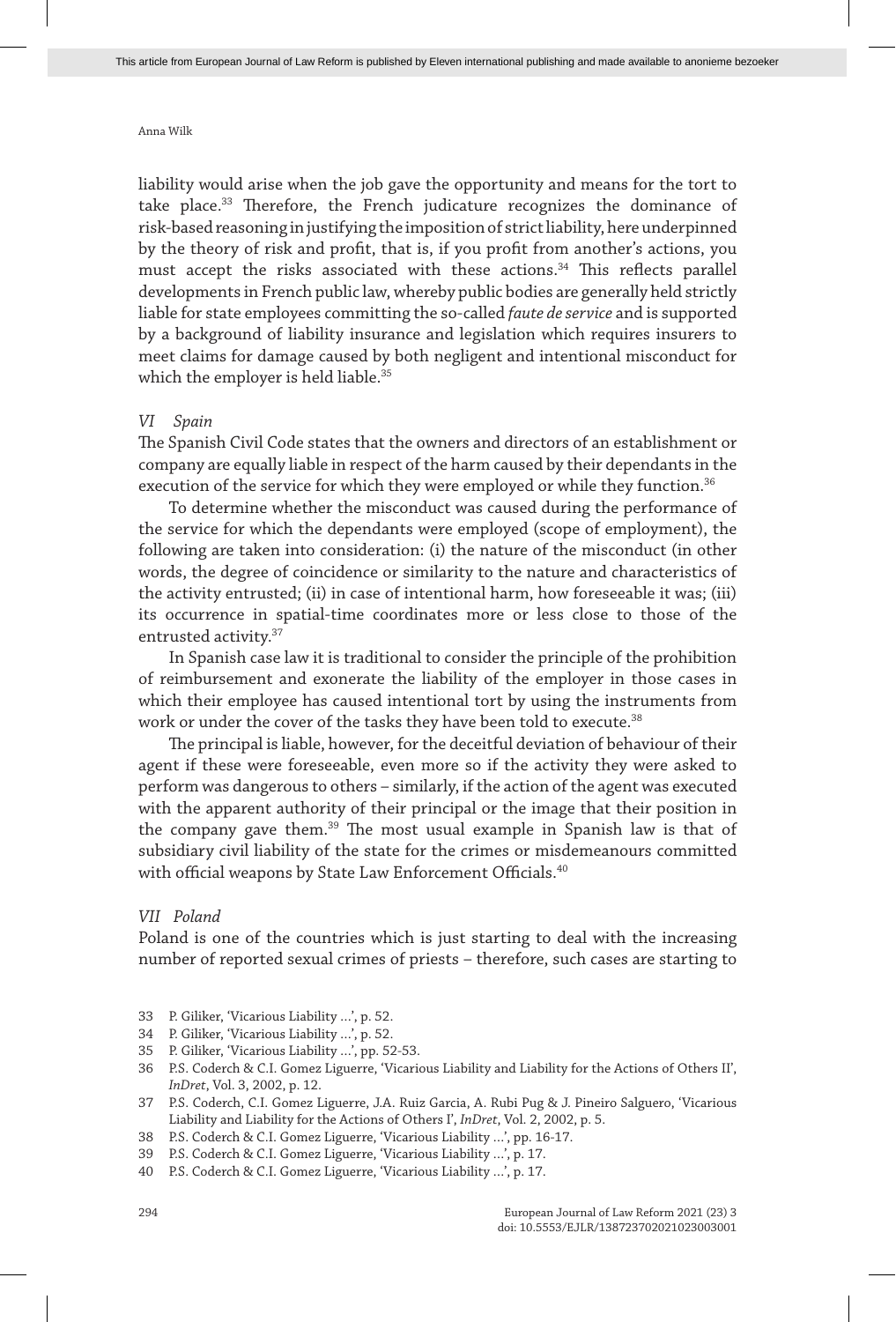appear in the courts. According to Article 430 of the Polish Civil Code of 1964.<sup>41</sup> anyone who, on his own account, entrusts an act to a person who, while performing the act, is under his management and is obliged to follow his instructions, is liable for any damage caused by a fault on that person's part when performing the act. With regard to the responsibility of the Catholic Church, however, the most controversial issue may arise from the use of the phrase 'while performing the act', which is one of the conditions for liability under Article 430 of the Civil Code. Legal persons often claim that regarding a church, the damage is done not 'while performing' pastoral activities entrusted to the priest, but only 'when the opportunity arose' during the performance of actual activities covered by scope of the contract, for example, while caring for minors, their education, treatment or spiritual formation.<sup>42</sup>

Such a standing may be supported by views expressed in the doctrine and jurisdiction, according to which actions might have been taken because an opportunity arose and the circumstances were right to commit an offence on one's own behalf and on one's own account, and are not understood as actions taken 'while performing the act'. The consequences of adopting such a position can be illustrated by the following example: a supervisor (employer) who hires some subordinates (employees) to carry out renovation work in the client's apartment would only be responsible for damages resulting from the performance of this work contrary to construction standards but would not be liable for damage caused by the employee who capitalized on the opportunity and stole goods from the apartment.43 Thus, because no one has entrusted the paedophile priest with sexual exploitation of minors but with other tasks which are in line with the mission of the Church (*e.g*. teaching religion and taking care of altar boys), the effects of a possible 'excession' of the priest, that is, exceeding the limits of entrusted tasks and entering into sexual conduct with children to commit sexual offences to their detriment would not burden their superior.<sup>44</sup>

However, there are also opinions in the literature emphasizing the unjustification of making a restrictive, narrowing interpretation of the concept of 'while performing the act' and supporting the liberal interpretation. For example, E. Łętowska, when referring to Article 430 of the Civil Code indicates that it is not very important whether a specific harmful act was 'entrusted' (since it is obvious that no one entrusts subordinates with committing a crime) but whether the performance of the entrusted activities was a factor locally and temporarily enabling a typical course of action which resulted in damage being done.<sup>45</sup> M. Nesterowicz indicates that

<sup>41</sup> www.sejm.gov.pl.

<sup>42</sup> A. Wilk, 'Is the Catholic Church Liable …', p. 62.

<sup>43</sup> A. Wilk, 'Is the Catholic Church Liable …', p. 65.

<sup>44</sup> A. Wilk, 'Is the Catholic Church Liable …', p. 65.

<sup>45</sup> E. Łętowska, 'Odpowiedzialność Kościoła za szkody wyrządzone przez księży', *Państwo i Prawo*, Vol. 3, 2015, p. 18; E. Łętowska, 'Odpowiedzialność "za" księży – dyskusja ciągle niezakończona', *in*  W. Robaczyński (Ed.), *Czynić postęp w prawie. Księga jubileuszowa dedykowana Profesor Birucie Lewaszkiewicz-Petrykowskiej*, Wydawnictwo Uniwersytetu Łódzkiego (Łódź University Press), Łódź, 2017, pp. 302-303.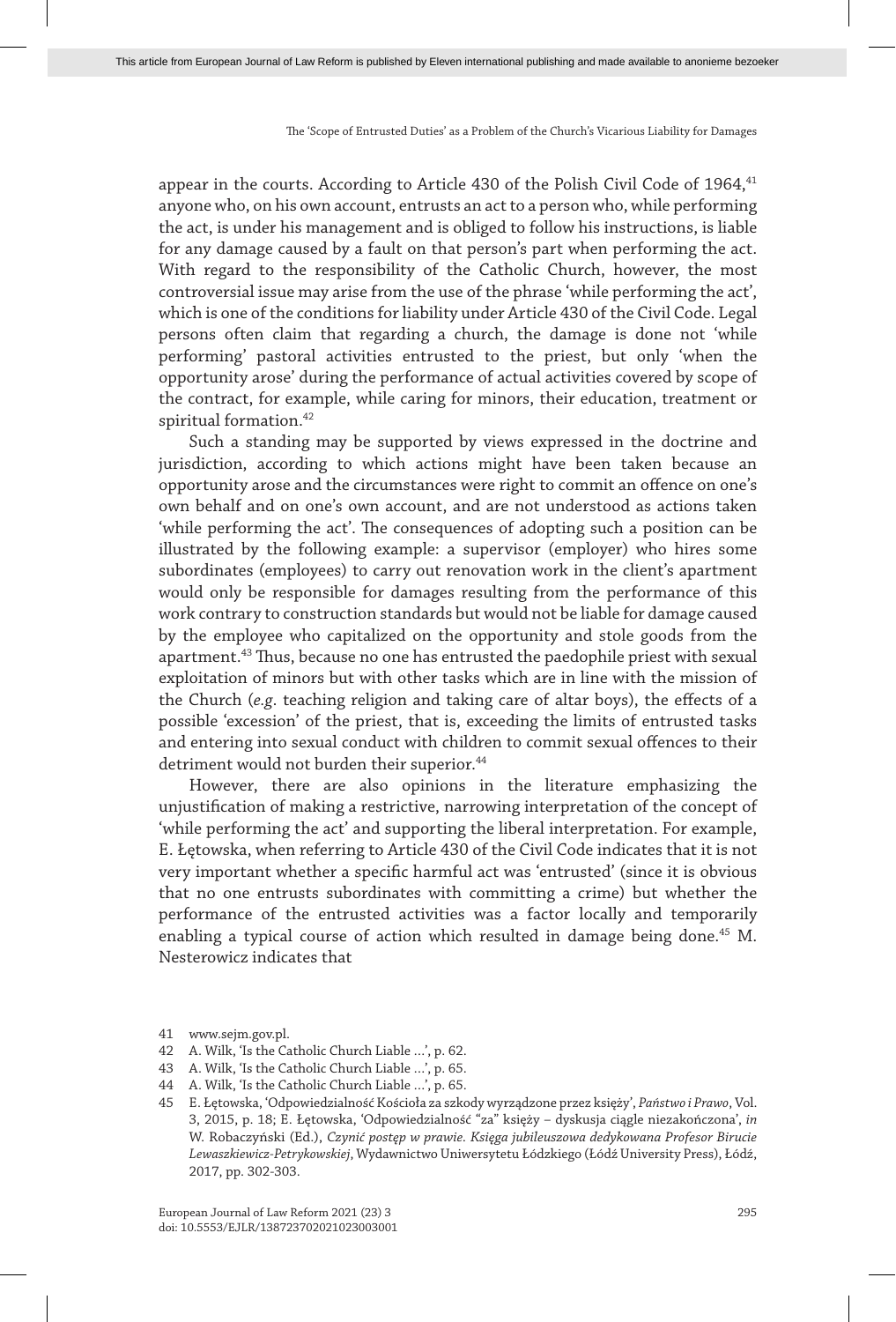the assumption of the responsibility of the Church (diocese) for molesting minors by priests is primarily due to the fact that the perpetrators of sexual abuse – priests, use their position of a public figure with great authority among minors as representatives of God on the Earth. […]. If the perpetrators were not priests, the harassment would not have happened because minors would not have encountered them. The priest's position created opportunities for contact with minors and either encouraged harassment or facilitated it, which was related to the incardination of the priest.<sup>46</sup>

In the case of the sexual abuse of a girl (now adult) by a priest, the Polish Supreme Court confirmed the liability of the Church legal person (a convent) and stated that

the superior may not defend himself with the accusation that the subordinate, while teaching, healing, saving, caring for or performing the duties of a clergyman, committed sexual abuse not in the performance of the entrusted activity of teaching, healing, saving, caring, and priestly service, but only on their occasion. Such behavior of a subordinate should be classified as causing damage as part of the performance of the entrusted activity, which fully falls under the premise of 'when performing the entrusted activity' within the meaning of Art. 430 of the Civil Code. Damage to a third party by a subordinate 'as part of an entrusted activity', *i.e*. as a result of the performance of this activity, sufficiently reflects the essence of the premise of causing damage while performing an entrusted activity. The third party suffers damage due to incorrect and culpable performance by the subordinate of the entrusted activity. In such a situation, the behavior of a subordinate causing the damage cannot be considered as an independent activity, but as a result of the performance of the entrusted activity (judgment of the Polish Supreme Court of 31.3.2020r., II CSK 124/19).<sup>47</sup>

The Supreme Court pointed to the fact that

the perpetrator (priest) falsely manifested outside with his attitude that his goal was to provide disinterested help to the claimant both in her education (the girl came from a poor and dysfunctional family – Author) and in religious life. In this way, he caused the plaintiff, her parents and her superiors, as well as outsiders, to feel the purity and sublime of his intentions; the religious practices that he forced on the claimant were to pretend that he exercised only spiritual direction. […] Due to the priest's prestige, especially in the small environment where he performed his pastoral service, the priest had to impress the claimant that he wanted to help her and in this way she was awarded. The priest became someone close to her and at the same time even more than before, an idealized representative of the priesthood. […] The factual findings show that when she refused to have sexual intercourse, the

<sup>46</sup> M. Nesterowicz, 'Odpowiedzialność…', p. 16.

<sup>47</sup> www.sn.pl.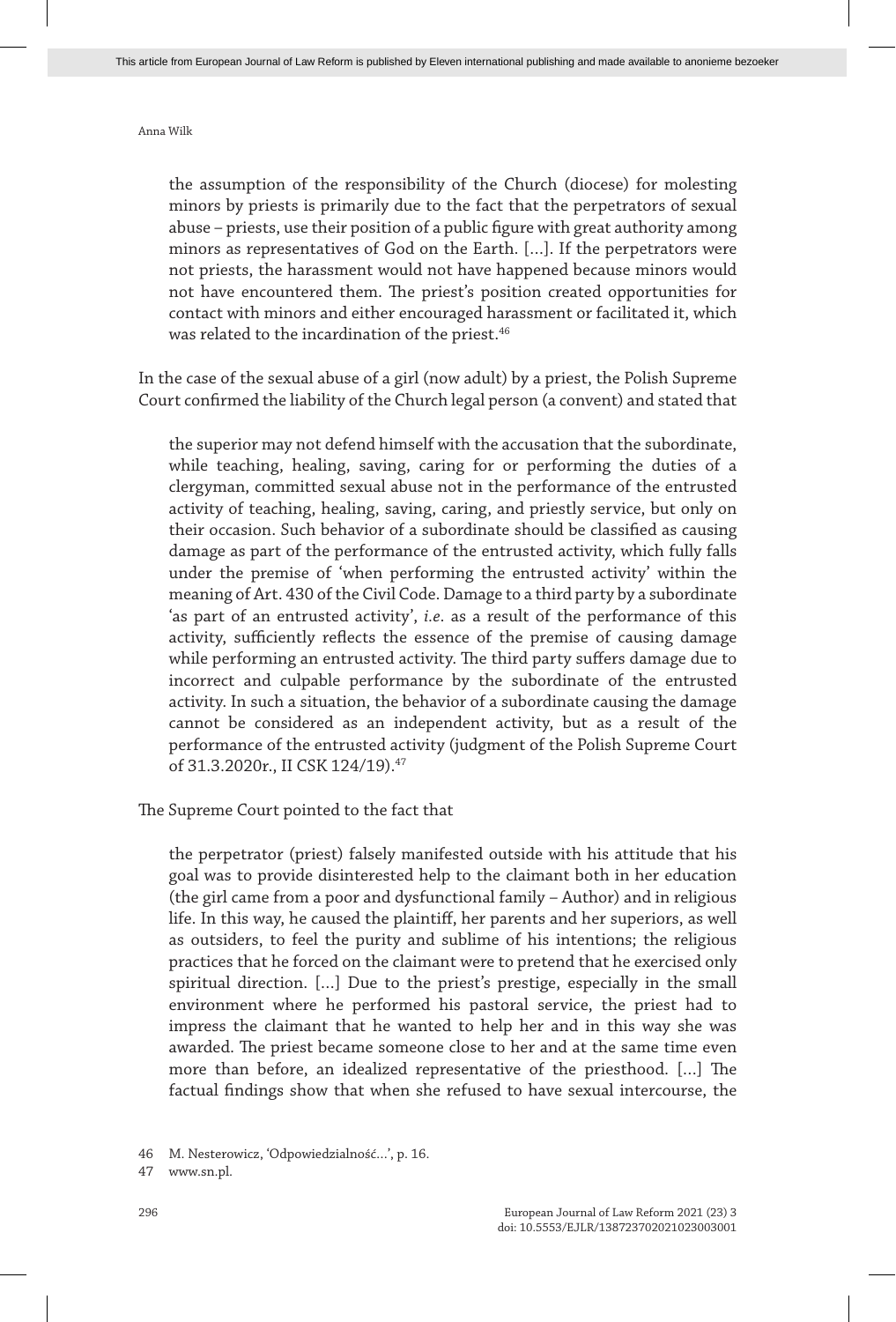priest threatened her that he would tell in her environment that she wanted to be with him, and no one would believe her version. In the fight with the authority of a priest in the local community, she would not have had a better chance. Therefore, her fears of shame and ostracism were well-founded. This was confirmed by the reaction of the parents and the local community after the disclosure of the priest's criminal practice (initially the claimant was not believed, even by her family – Author) (judgment of the Polish Supreme Court of 31.3.2020r., II CSK 124/19).<sup>48</sup>

#### **D 'Enhanced Risk' Theory**

As we can see, the approaches towards the problem in various countries may differ. However, there is one common point that may connect most views advocating the vicarious liability of the Church – this point may be called an *enhanced risk theory*.

It is noted in literature that in cases where the employee caused the damage by his intentional criminal conduct, this conduct (fighting, killing, theft, rape) does not necessarily fall outside the scope of the employer's liability, particularly if the risk of committing a crime is enhanced by the work or by the way work was organized.49

The characteristic features of sexual offences are often a relationship of particular trust or dependence on the perpetrator, usually associated with the perpetrator's position as a 'person of public trust' (it may not be only a clergyman, but could also be, for example, a doctor or a teacher) with trust in the institution represented by the perpetrator (church, school, hospital).

In case of the Church, it is frequently indicated that the factor conducive to sexual abuse is a specific understanding of the priesthood and a certain way of functioning in the priesthood, referred to as the so-called *clerical culture* ('clericalism'), the main feature of which is the belief in practice that the clergy is superior to other 'states' in the Church. Emphasizing the unique role of the priest gives him a sense of power, especially spiritual, which makes it difficult for the victim to oppose him, and in turn it is difficult for the society to believe that the priest could have committed sexual abuse – in this climate it is the victim who becomes 'guilty'.50 It is very difficult for a person sexually abused by a priest to disclose the incident because of the associated shame and guilt greater than that of victims of sexual abuse by other perpetrators outside the church context. This is related to the role of the priest in a given local community and in the victim's family, supported by a consistently built unblemished reputation.<sup>51</sup> The person

<sup>48</sup> www.sn.pl, *see also* A. Wilk, 'Odpowiedzialność kościelnych osób prawnych za szkody wyrządzone wskutek przestępstw seksualnych popełnionych przez duchownych. Glosa do wyroku Sądu Najwyższego − Izba Cywilna z dnia 31 marca 2020r., II CSK 124/19'*, Orzecznictwo Sądów Polskich*, Vol. 10, 2020, p. 52 and next).

<sup>49</sup> C. Van Dam, *European Tort Law*, p. 515.

<sup>50</sup> *See* T.P. Doyle, 'Clericalism: Enabler of Clergy Sexual Abuse', *Pastoral Psychology*, Vol. 54, No. 3, 2006, pp. 189-213; E. Kusz, 'Wykorzystanie seksualne małoletnich przez osoby duchowne: analiza zjawiska', *Dziecko krzywdzone. Teoria, badania, praktyka*, Vol. 14, Nr. 1, 2015, p. 42.

<sup>51</sup> E. Kusz, 'Wykorzystanie …', p. 42.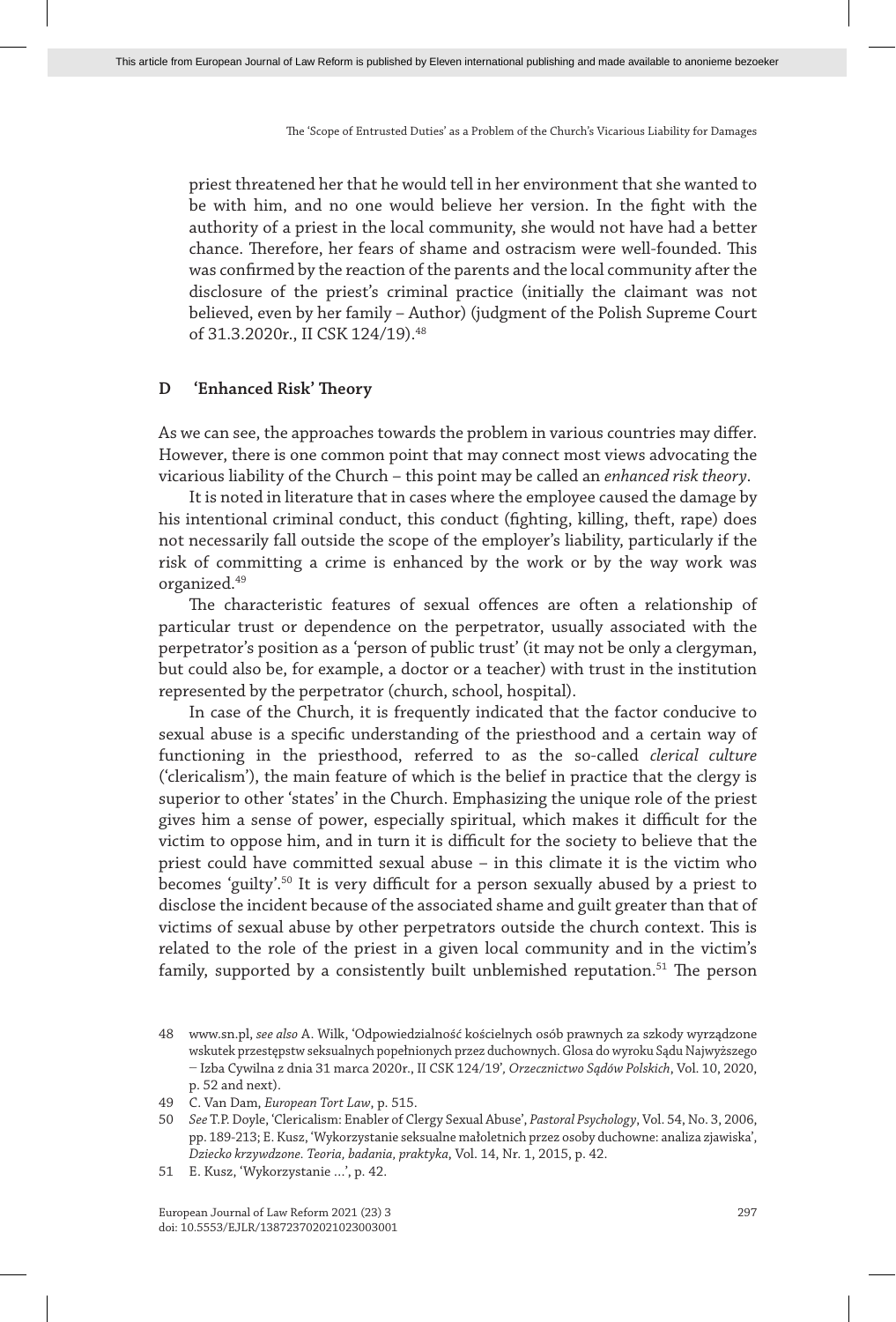abused by a priest finds it unbelievable and is afraid that no one will believe him or her. The victim is also concerned about the stigma to which he or she could be exposed, especially in small communities, or in religious communities where the perpetrator was their leader. The more a priest was perceived as someone special, because he belongs to a different, holy world, the more the victim 'takes the blame' and may be seen by the local community as 'guilty'.52

There are six identifiable factors involved in any spiritual counselling relationship between the cleric and parishioner that aggravate the imbalance of power between the parties: the counselee's initial vulnerability; the counsellor's control of the environment; the confidentiality of the relationship; the leverage gained from unilateral self-revelation; the spiritual superiority or worthiness associated with the clergy; and finally, the counselee's desire to achieve salvation.<sup>53</sup> The situation may be similar (except for the desire of salvation) within other relations based on a trust and authority – for example, P. Hornbeck cites judgments in cases of sexual abuse by a psychologist, a teacher and a tutor of a group home for children in crisis, pointing that the courts stated that in these situations the risk of sexual abuse is a 'well-known hazard' and a 'foreseeable risk of employment'.54

Therefore, it appears that in case of the Church, we can say that the risk of committing a sexual crime by the priest is enhanced by the character of his work – a special position in the society, an authority and the fact that the victims trust him. These factors increase the risk of abuse of the power not only by a priest, but also by every other person whose work is connected with public trust (*e.g*. a teacher, tutor, doctor, psychologist, nurse and policeman).

#### **E Conclusions and Potential Solution**

The above reflections lead to a conclusion that the most controversial issue regarding the vicarious liability of the Church is the issue of the 'scope of employment/entrusted duties' because some courts are keen to state that sexual abuse is never within the scope of duties of priests and so the Church superior is not vicariously liable. However, there is also a liberal interpretation, according to which it is not necessary to confirm that sexual misconduct was within the scope of entrusted activities (because no superior can order anybody to commit a crime), but the superior will be vicariously liable if the entrusted activities facilitated committing a crime, for example, by creating a relation of trust or authority between the perpetrator and the victim.

The liberal interpretation of the 'scope of entrusted duties' is obviously more favourable for the victims but, in my opinion, it should only be used in situations where entrusting the performance of activities has created a dependency relationship or a relationship of trust between the perpetrator and the victim, which the perpetrator then abused. Therefore, this would especially apply to cases

<sup>52</sup> E. Kusz, 'Wykorzystanie …', p. 42.

<sup>53</sup> J.D. Villiers, 'Clergy Malpractice Revisited: Liability for Sexual Misconduct in the Counseling Relationship', *Denver Law Review*, Vol. 47, No. 1, 2021, p. 46.

<sup>54</sup> P. Hornbeck, 'Respondeat Superior …', pp. 1005-1006.